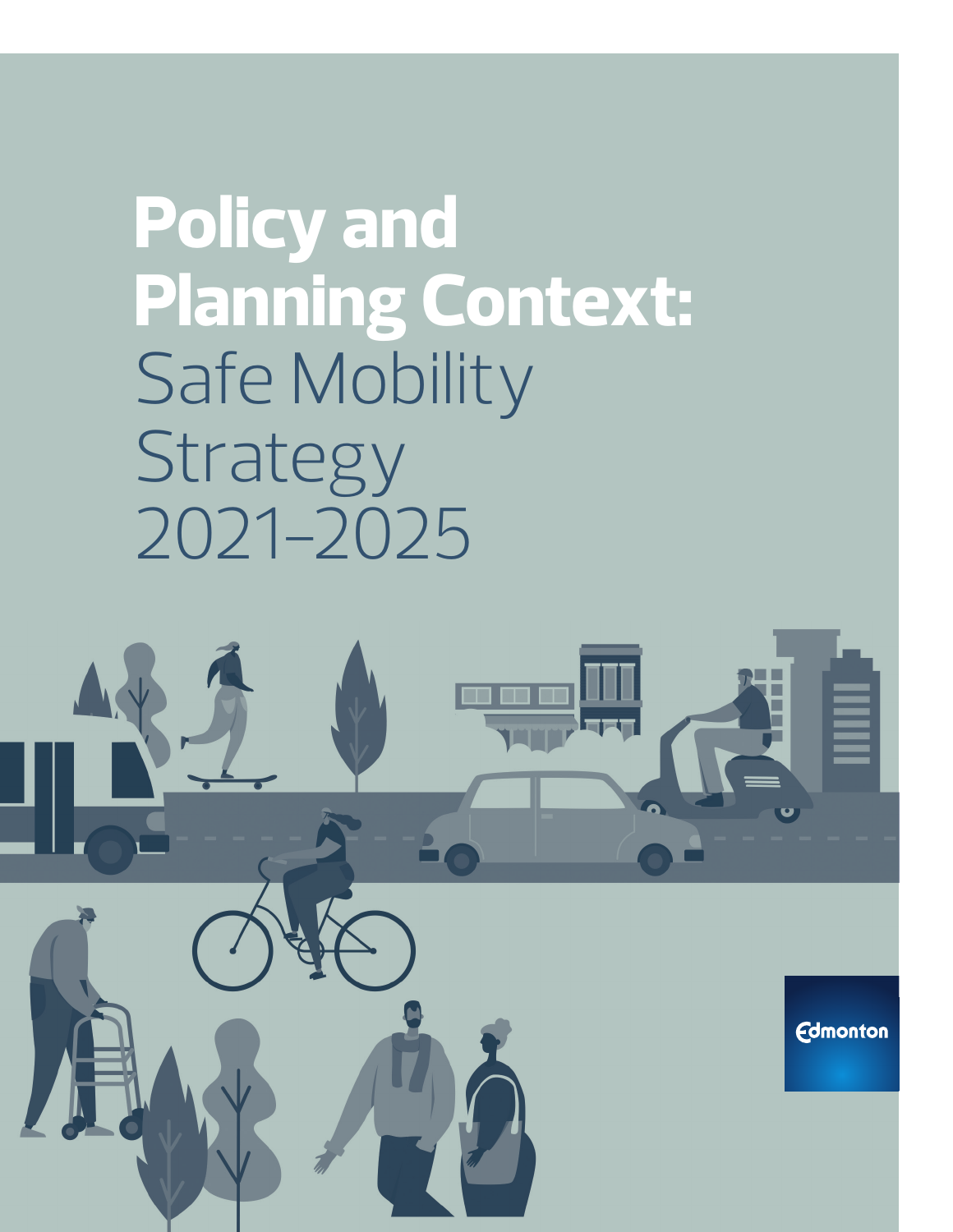The objective of this discussion paper is to summarize existing strategies, policies, plans, bylaws, and other documentation that relate to traffic safety in Edmonton and the Safe Mobility Strategy. The review considered international, national, provincial, and local policies and context.

## International, National, and Provincial Policy Context **International**

The principles of the Safe System approach to traffic safety were first developed in Sweden, where the parliament adopted a road traffic safety bill in 1997 that also put forward the Vision Zero goal, stating that no loss of life or serious injury resulting from mobility is acceptable. In the Swedish law, Vision Zero was the objective, and a Safe System approach was the means to attain this objective. A Safe System approach recognizes that human errors cannot be completely avoided, and thus crashes will always continue to occur. It also recognizes that the human body has an inherent vulnerability and can only withstand a limited amount of kinetic energy. A Safe System approach aims to ensure the components of the transportation system – road users, vehicles, and the transportation network and environment they operate in – all take into account these limitations.

In 2010, the United Nations adopted a resolution to proclaim 2011 to 2020 a "Decade of Action for Road Safety" with the intent of stabilizing and reducing road fatalities and serious injuries. A global plan was developed to help member states achieve this goal<sup>1</sup>. The plan puts forward the idea of a Safe System approach and rests on five pillars:

- **1. Road Safety Management:** This pillar concerns the management and leadership in road safety, including setting fatality and serious injury reduction targets at the national and regional level and setting aside dedicated funding for traffic safety initiatives.
- **2. Safer Roads and Mobility:** This pillar relates to roadway planning, design, construction, and maintenance as well as land use with a particular emphasis on providing adequate infrastructure for vulnerable road users.
- **3. Safer Vehicles:** This pillar aims to ensure new vehicles adhere to a set of minimum safety standards.
- **4. Safer Road Users:** This pillar targets road user behaviours such as drunk driving, speeding, seatbelt, and helmet wearing as well as general road user education.
- **5. Post-Crash Response:** This pillar has the objective to increase responsiveness and quality of care in post-crash emergencies.

<sup>1</sup> United Nations (2011). Global Plan for the Decade of Action for Road Safety 2011-2020, 24 p.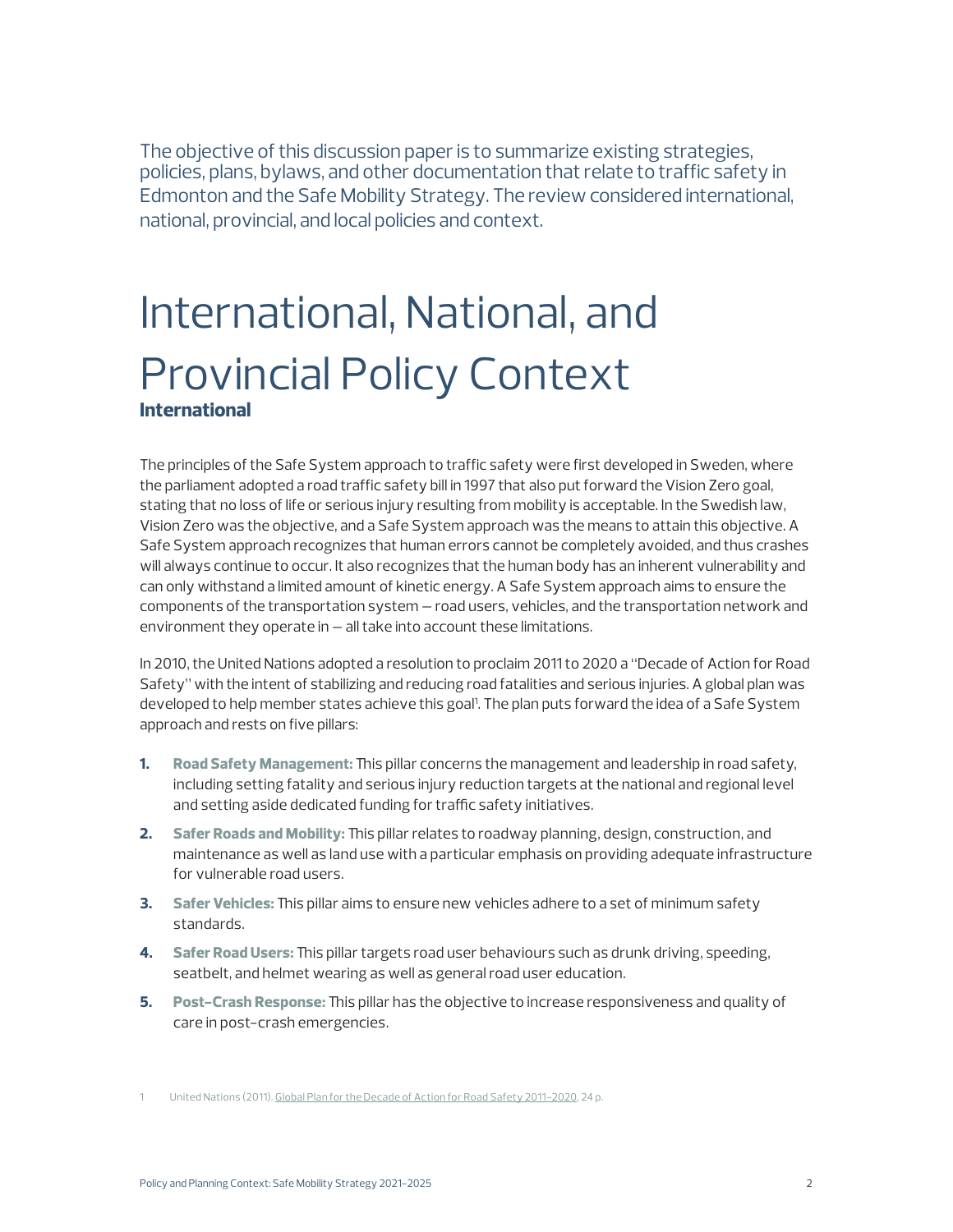To support the objectives of the Decade of Action, the United Nations encouraged member states to adopt national plans related to traffic safety. With this impetus and the Swedish example, many jurisdictions throughout the world have adopted Vision Zero policies.

#### **National**

The current policy guidance at the national level is Canada's *Road Safety Strategy 2025*2, which was adopted in 2015. It has three predecessors: two *Road Safety Visions* (2001 and 2010) and the *Road Safety Strategy 2015*. The current strategy puts forward a Safe System approach as a guiding principle and is titled "*Towards Zero: The Safest Roads in the World*," in reference to the stated objective to move towards zero fatalities and serious injuries. The strategy does not set an annual reduction target and reporting tools include only rate-based indicators.

Despite the adoption of a Safe System approach, the policy still puts the greatest emphasis on user behaviour as demonstrated in the list of key risk groups and contributing factors where drunk driving, distracted driving, drug impaired driving, fatigue impaired driving, and others are listed individually, but road infrastructure is a single category of contributing factors.

The Criminal Code also shapes road safety at the national level. Under the main provisions of the Code, a person can be charged for criminal negligence, dangerous operation of motor vehicles, and impaired driving.

#### **Provincial**

The Canadian approach is largely reflected in the *Alberta Traffic Safety Plan 2015*3, adopted in 2012 and titled "*Safer Drivers, Safer Vehicles, Safer Roads*." It follows its single predecessor, the *Alberta Traffic Safety Plan 2007*. The current plan had a horizon to 2015 and has not been updated. Yearly messaging calendars are still being produced to target a different user behaviour each month. The Plan adopts a "Safer System Approach," but, like its Canadian counterpart, its emphasis is mostly on user behaviour. Key actions in the document related to road infrastructure improvements only mention informing the public about roadway changes. A limited number of proactive safer design options are mentioned in the detailed actions, further in the document. The Plan also outlines specific reduction targets, both rate-based and absolute numbers.

The *Alberta Traffic Safety Act* and its associated *Use of the Highway and Rules of the Road Regulation*  is the legislation that establishes acceptable road user behaviours and vehicles at the provincial level and apply to communities across Alberta. These documents regulate who can use what types of vehicles, what constitutes a roadway offense, sets penalties and punishments for offenders, outlines an appropriate driving speed, establishes right-of-way rules, and other legislative items. These documents are the common set of laws that are the foundation for the use of roadway infrastructure.

<sup>2</sup> Canadian Council of Motor Transport Administrators (2016). Canada's Road Safety Strategy 2025. Towards Zero: The Safest Roads in the World, 14 p.

<sup>3</sup> Alberta Government (2012). Safer Drivers, Safer Vehicles, Safer Roads. Traffic Safety Plan 2015, 56 p.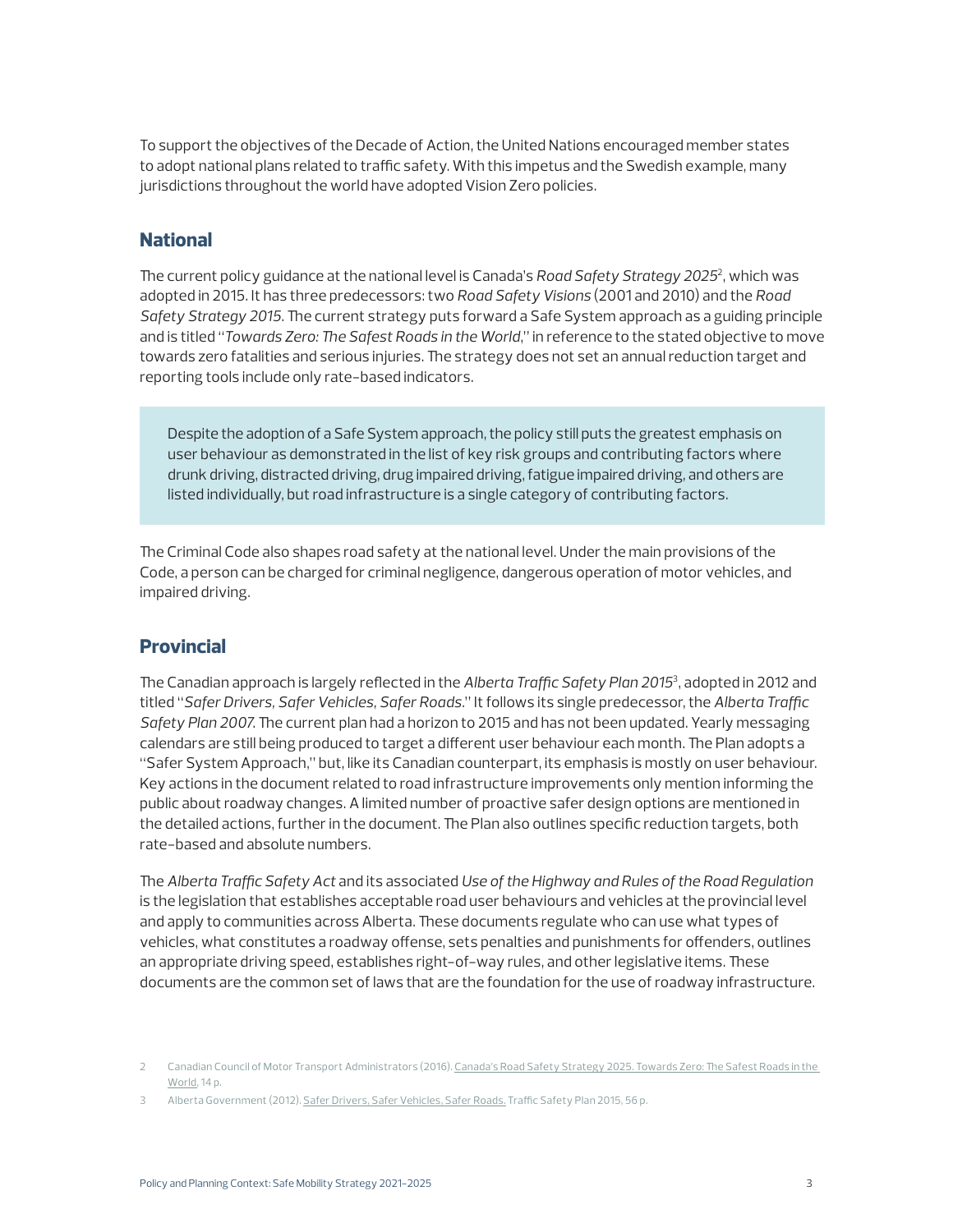# Local Context

## **Traffic Safety Policy Context**

In 2015, Edmonton was the first Canadian city to adopt Vision Zero, formally stating its objective of eliminating fatal and serious injury crashes. The Edmonton *Road Safety Strategy 2016-2020* (Vision Zero) $4$  was adopted putting forward a Safe System approach and adopting actions in the areas of the five Es: engineering, education, engagement, enforcement, and evaluation. While the education actions mostly target user behaviour, actions in the other areas support a holistic, data-driven approach to traffic safety, including roadway design.

Adopted the same year as the *Road Safety Strategy 2016-2020*, the Edmonton Police's *Traffic Safety Strategy 2016-2020* also adopts a Safe System approach with actions within the realm of policing in each of the five Es. The Edmonton Police *Traffic Safety Strategy* aims to achieve its activities through three implementation approaches: **prevention, intervention, and suppression.** The strategy document actively states curtailment of other activities is required to dedicate resources to traffic safety.





4 City of Edmonton (2015). Edmonton Road Safety Strategy 2016-2020, Vision Zero, 16 p.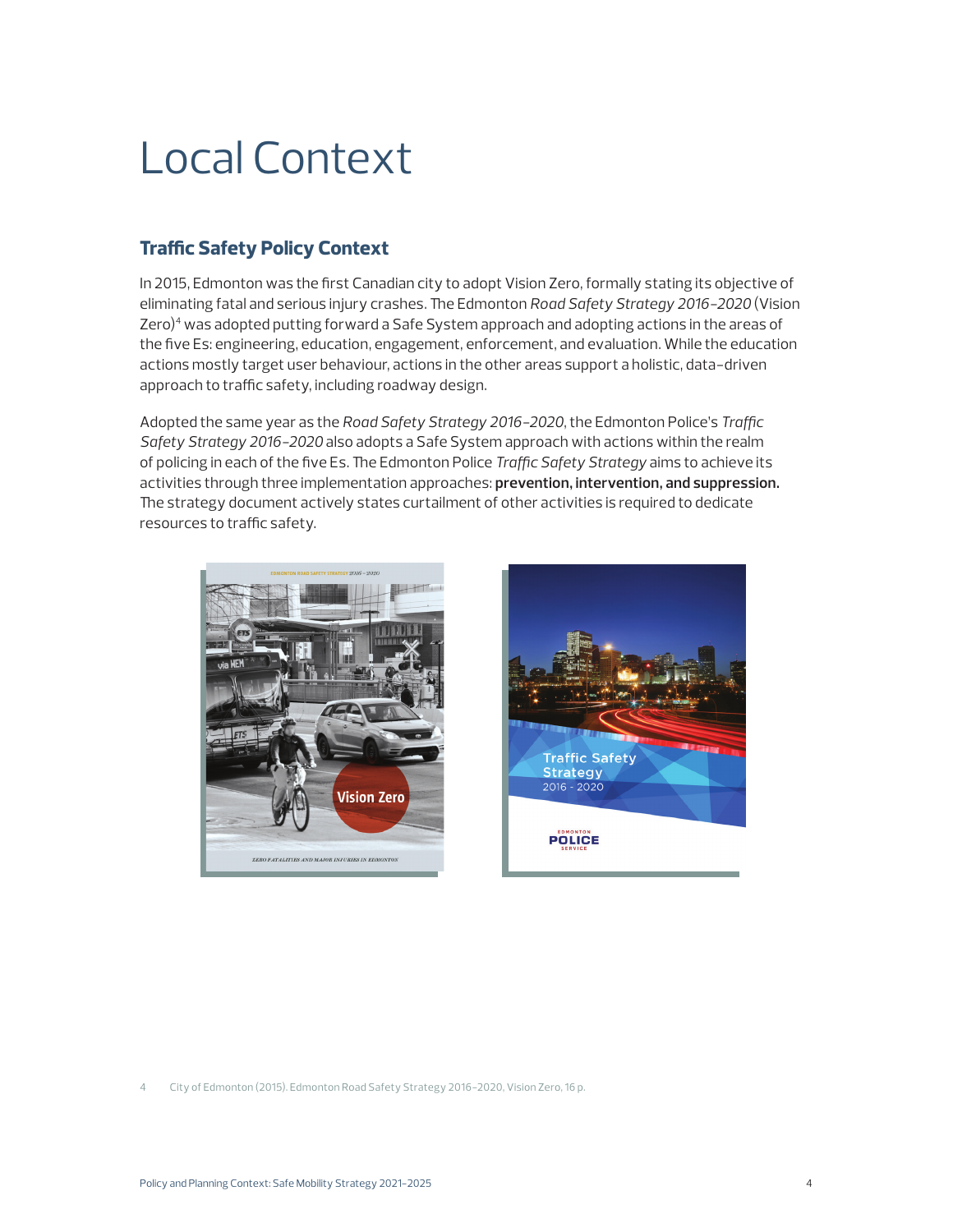## **Initiatives and Actions outlined in City of Edmonton and Edmonton Police Service Strategies, 2016-2020**

|                    | <b>City of Edmonton</b><br>Road Safety Strategy 2016-2020                                                                                                                                                                                                                                                                                                                      | <b>Edmonton Police Service</b><br><b>Traffic Safety Strategy</b>                                                                                                                                                                                                                                                 |
|--------------------|--------------------------------------------------------------------------------------------------------------------------------------------------------------------------------------------------------------------------------------------------------------------------------------------------------------------------------------------------------------------------------|------------------------------------------------------------------------------------------------------------------------------------------------------------------------------------------------------------------------------------------------------------------------------------------------------------------|
| <b>Engineering</b> | · Left-turn signal phase improvements<br>· Right-turn lane redesign<br>· Signal visibility and sight distance<br>improvements<br>· Pedestrian safety upgrades                                                                                                                                                                                                                  | · Information regarding problematic<br>roadways is transmitted to the<br>City of Edmonton. Edmonton Police<br>also participate in the investigation<br>of collisions, including roadway<br>elements that may have contributed<br>to crashes.                                                                     |
| <b>Education</b>   | · Voices of Traffic Safety videos<br>· Street Team<br>· Marketing campaigns (sun glare,<br>outsmart the dark, impaired<br>driving, etc.)                                                                                                                                                                                                                                       | · School programs and promotion of<br>traffic safety programs in the media.                                                                                                                                                                                                                                      |
| <b>Engagement</b>  | · Conferences and symposiums<br>for knowledge transfer including<br>presentations for different organizations<br>and at community events<br>· Run Walk Ride for Vision Zero event<br>· Community Traffic Safety Award<br>· Traffic Safety Culture Survey, Street<br>Team<br>· Community traffic management<br>program, which runs in conjunction with<br>Neighbourhood Renewal | · Traffic Tuesdays on Twitter, where<br>users can submit their traffic-related<br>questions.<br>· Partnerships with local stakeholders<br>such as MADD (Mothers Against<br>Drunk Driving).                                                                                                                       |
| <b>Enforcement</b> | · Mobile photo enforcement<br>· Intersection Safety Devices                                                                                                                                                                                                                                                                                                                    | Enforcement of traffic laws and<br>bylaws within Edmonton. This<br>includes the enforcement of impaired<br>driving, speeding, respect of traffic<br>signals, etc. Interventions also<br>include automated enforcement.<br>· Big Ticket events                                                                    |
| <b>Evaluation</b>  | · Annual Collision and/or Vision Zero<br>Reports<br>· Monitoring before-after of traffic safety<br>initiatives                                                                                                                                                                                                                                                                 | · The evaluation component includes<br>an assessment of activities within<br>the other Es, and using evidence-<br>based strategies to inform police<br>activities related to traffic safety.<br>· The Annual Policing Plan monitors<br>severe injuries and fatal crashes, but<br>does not set reduction targets. |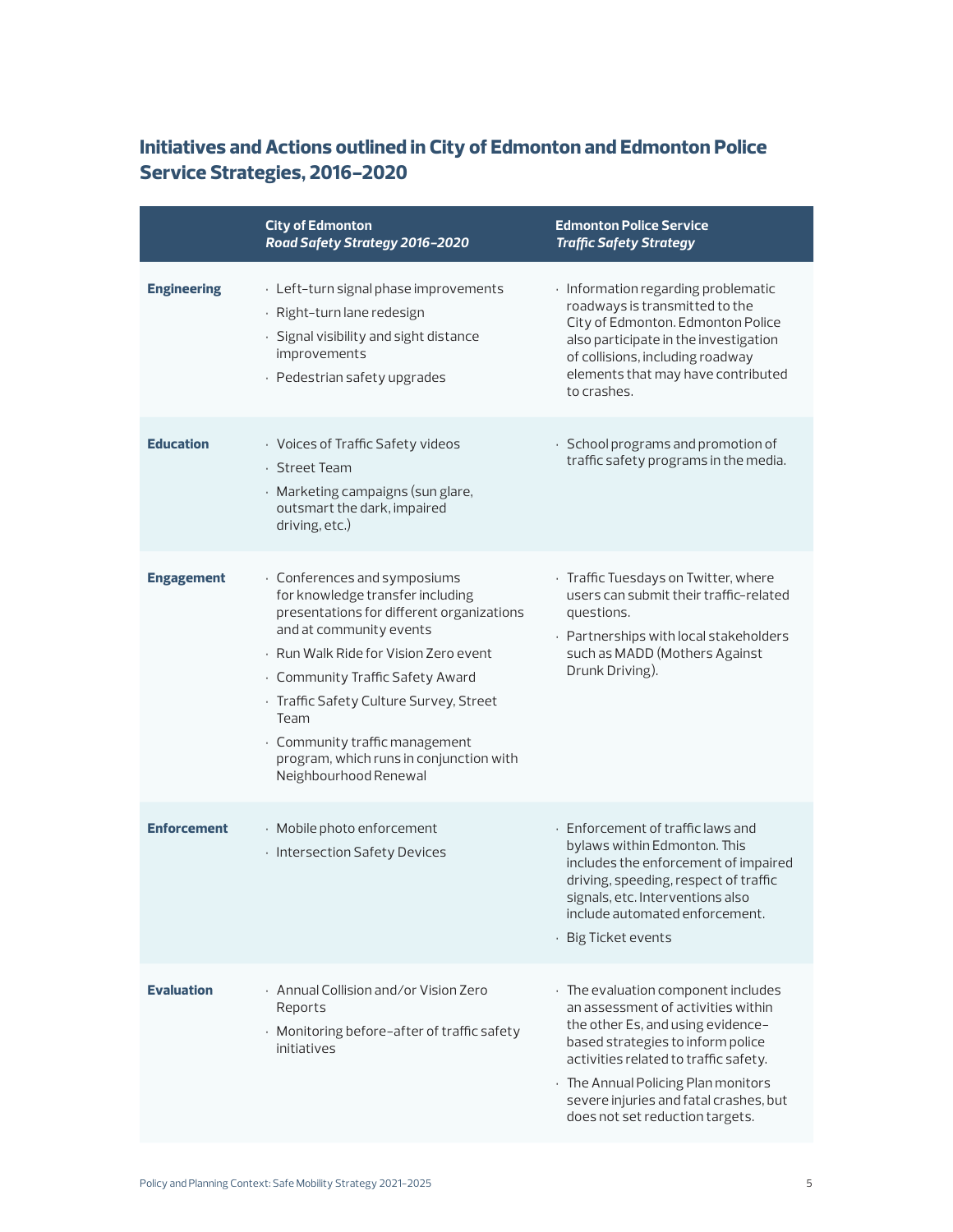Both the City of Edmonton *Road Safety Strategy* and the Edmonton Police Service *Traffic Safety Strategy* come to the end of their lifecycle in 2020 and are up for renewal. The Safe Mobility Strategy is set to replace and augment the current *Road Safety Strategy.*

The purpose of the Safe Mobility Strategy is to "Achieve Vision Zero through safe and livable streets in Edmonton." Five guiding principles have been approved for the Safe Mobility Strategy:

#### **1. We All Move**

Edmonton's streets are for everyone no matter how they are moving, and the most vulnerable users need to be protected. A Gender Based Analysis Plus lens and indepth equity analysis is used to identify the groups and modes for which Edmonton's transportation network is less safe, and actions will be identified and implemented to address underlying inequities and enable everyone to thrive.

#### **2. We All Deserve To Move Safely**

It's simple: no loss of life is acceptable, and no one should have to travel in fear. This is the basis of the Vision Zero goal and inspires the actions and outcomes in the Safe Mobility Strategy.

**3. We Are Connected**

The Safe Mobility Strategy puts forward a plan that lives out safety and livability as envisioned in ConnectEdmonton and set out in The City Plan. How people move impacts and is impacted by the rich complexity of Edmonton as a connected community; a humancentered approach to this work helps to advance Council's priorities around health, climate resilience, and economic prosperity.

#### **4. We Are Successful When We Work Together**

We are collectively and individually responsible for enabling safety on our streets. Achieving Vision Zero goes far beyond the City of Edmonton's Traffic Safety section; it requires an integrated approach throughout the City of Edmonton and with partners in the community. The Safe Mobility Strategy leverages the experience, insight, and support of groups such as post-secondary institutions, Alberta Health Services, school boards, community leagues, business improvement areas, private industry, and other orders of government in its planning and execution.

#### **5. We Are Informed By Analytics, Lived Experience & Research**

The City works closely with the Edmonton Police Service and the University of Alberta to collect and analyze quantitative data to inform traffic safety actions. This work brings insight into the realities of how Edmonton is moving through the transportation network, but it doesn't integrate the community's experience and wisdom. Systems for gathering and using qualitative data are built to round out the information needed to proactively achieve safety and livability goals in addition to being responsive to where conflicts are occurring.

#### **Municipal Bylaws**

In addition to specific traffic safety initiatives, several municipal bylaws regulate different aspects of travel on and use of the transportation system in Edmonton, the most important of which are the *Traffic Bylaw*, regulating parking, vehicle operation, and transportation of dangerous goods, amongst others, and the *Speed Zones Bylaw* which designates posted speed limits throughout the city. Other municipal bylaws related to transportation include the *Community Standards Bylaw*  which regulates sidewalk maintenance and idling, the *Parkland Bylaw* which regulates use of pathways within parks, the *Transportation System Bylaw* which regulates roadway classification.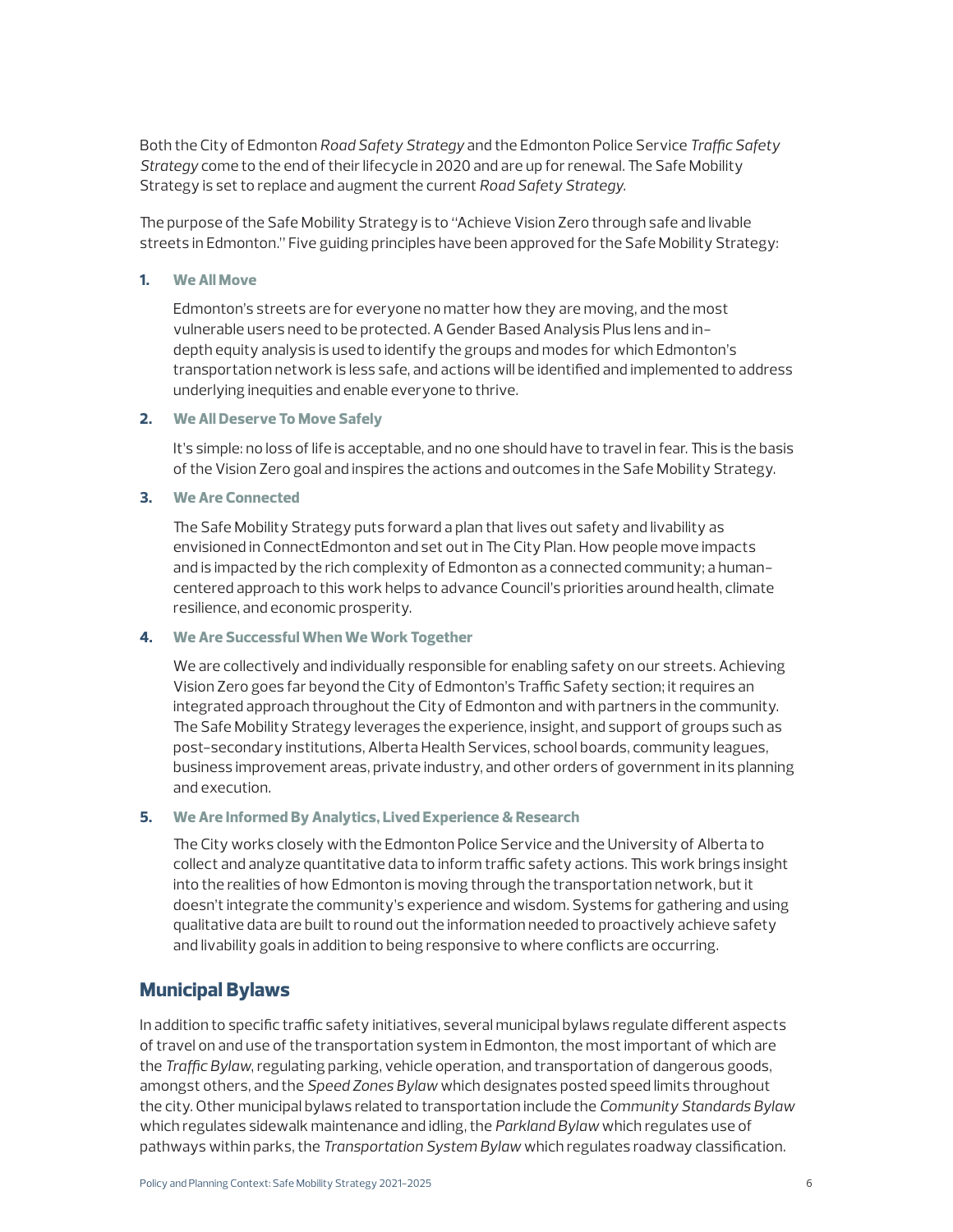## **Planning Context**

The following highlight planning policies that regulate planning in Edmonton. The policy documents are organized starting at the highest level of the *Edmonton Metropolitan Region Growth Plan*  and ending with individual land use and transportation-related policies that relate to city-wide planning and design as well as to specific types of streets or areas of the city (e.g., transit oriented development station areas).

#### *Edmonton Metropolitan Region Growth Plan*

At the regional level, the *Edmonton Metropolitan Region Growth Plan* developed by the Edmonton Metropolitan Region Board sets the general framework for long-term growth in the Edmonton region, including target average residential and commercial densities and general land use development patterns. The Plan includes a Transportation Systems policy area with several objectives, one of which is "Coordinate and integrate land use and transportation facilities and services to support the efficient and safe movement of people, goods and services in both urban and rural areas."

#### *ConnectEdmonton*

The development of the Safe Mobility Strategy is happening in the context of important changes to the City of Edmonton's long-term vision. Edmonton's Strategic Plan, *The Way Ahead*, was replaced in 2019 by *ConnectEdmonton*, the 2019-2028 Vision. *ConnectEdmonton* includes four main strategic goals, which all relate directly to the Safe Mobility Strategy:



#### *The City Plan*

*The City Plan* will support the implementation of *ConnectEdmonton* and update guidance regarding land use, transportation, and patterns of growth. *The City Plan* presents an important opportunity to ensure all planning policies help achieve safe mobility in Edmonton. These policies influence the built form (streets, buildings, and their interaction), the location of destinations, and the types of transportation options that are available and comfortable to move around Edmonton.

*The City Plan* ties to the four strategic goals of *ConnectEdmonton* and overlays them with six guiding values (Belong, Live, Thrive, Access, Preserve, Create), leading to 24 City Building Outcomes. Each Outcome guides the development of Intentions – the actions required to accomplish the outcome – which, in turn, support the development of specific Directions for each Intention. Several of the Outcomes and Intentions have a mobility component (or a land use component that directly impacts mobility patterns).



For current information about the City Plan, please visit [edmonton.ca/cityplan.](http://edmonton.ca/cityplan)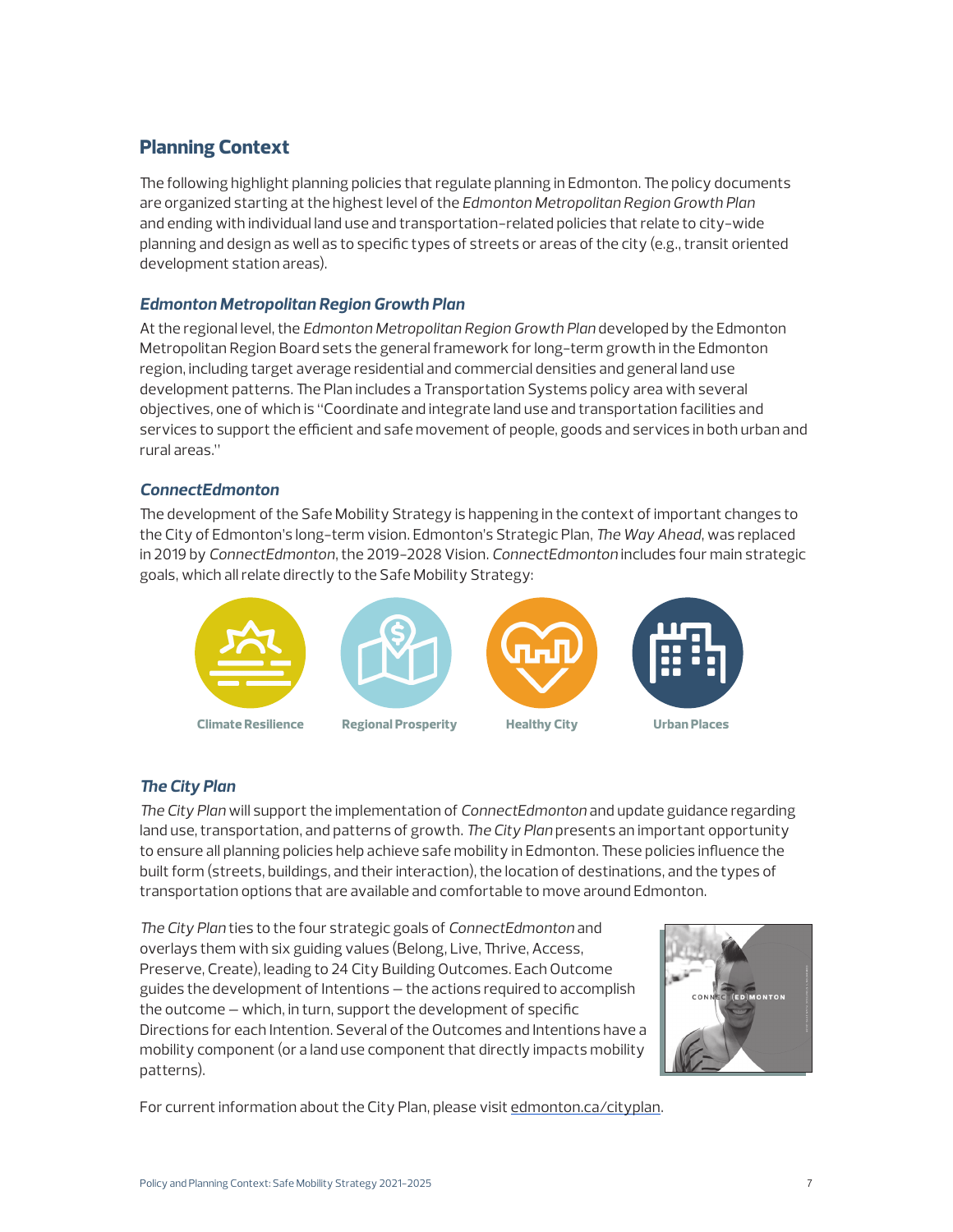**Outcome 2.1 Edmontonians feel safe and secure in their communities and benefit from public spaces and infrastructure that support health and wellbeing.**

- **•** Intention 2.1.1 Ensure that publicly accessible spaces and facilities are designed and maintained for the year-round safety, security, and barrier-free accessibility of all users.
- **•** Intention 2.1.2 Support the physical and mental health of Edmontonians by integrating housing, services, amenities, and natural systems with active transportation networks.

**Outcome 2.2 Edmontonians have the ability to live locally, with access to diverse and affordable housing options in communities that support their daily needs.**

- **•** Intention 2.2.1 Promote compact, mixed use development within districts that supports equitable access to employment, education and amenities.
- **•** Intention 2.2.3 Ensure that walkable and attractive mixed use development occurs at nodes and along corridors in a manner that is integrated with accessible mass transit.

**Outcome 4.1 Edmonton advances equity through access to barrier-free spaces, services, facilities and transportation networks.**

- **•** Intention 4.1.1 Support inviting and inclusive transportation options for Edmontonians of all ages, abilities and incomes
- **•** Intention 4.1.2 Ensure safety of all users in the planning and design of city infrastructure, networks and spaces

**Outcome 4.2 Edmontonians live closer to what they need and are supported by walkable communities, active transportation networks and greater connectivity across all travel modes.**

- **•** Intention 4.2.1 Ensure that transportation investment supports urban intensification and diversification.
- **•** Intention 4.2.2 Ensure a mobility system where people can seamlessly move from one travel option to another to conveniently fulfill their daily needs.
- **•** Intention 4.2.3 Ensure active transportation networks serve a variety of purposes including recreation, commuting, transportation and fun.

**Outcome 4.3 Edmonton's transportation system connects residents and businesses, creating opportunities and building partnerships throughout the region.**

**•** Intention 4.3.1 Ensure that the transportation system enables the efficient movement of people and goods within Edmonton and the Metropolitan Region.

**Outcome 4.4 Edmontonians benefit from improved public transit and high quality active transportation networks which reduce greenhouse gas emissions.**

**•** Intention 4.4.1 Support a low carbon transportation system.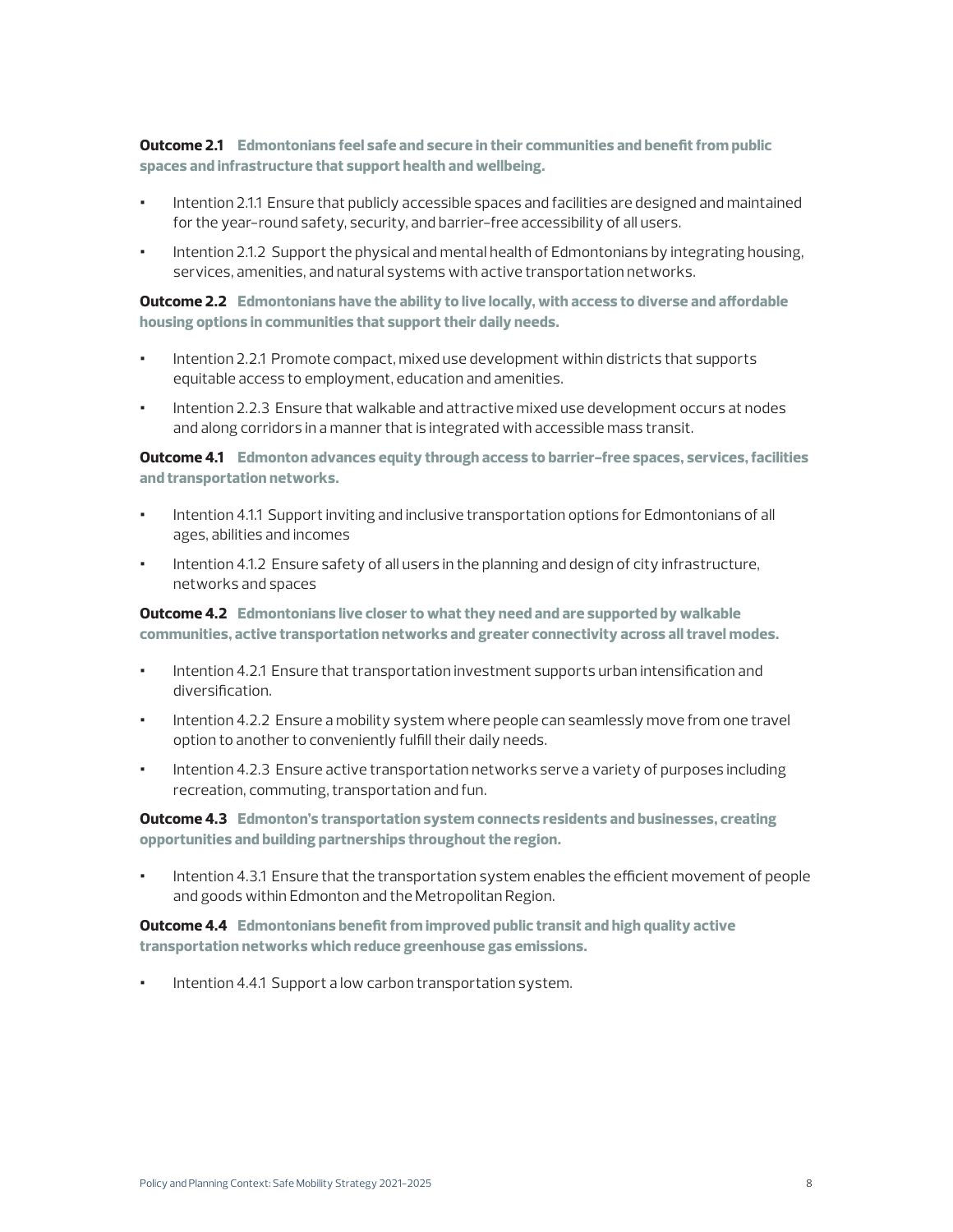In addition, *The City Plan* includes five Big City Moves that run parallel to the set of Outcomes, Intentions, and Directions:

- Greener as We Grow
- A Rebuildable City
- A Community of Communities
- Inclusive and Compassionate
- Catalyze and Converge

These Big City Moves are transformative projects that are in line with and support the Outcomes, Intentions, and Directions. Several of the Moves relate to mobility, but the Community of Communities Big City Move is particularly relevant. Notably, it proposes that 50% of trips will be made by transit and active transportation, and that 15-minute districts will allow people to easily complete their daily needs.

The implementation of *The City Plan* will manifest itself in the physical world through the City's systems and networks, which *The City Plan* divides into three categories:

**1. Planning and Design**

District Networks Nodes and Corridors Network Green and Blue Network Non-Residential Opportunities Network

**2. Mobility**

Active Transportation Network Transit Network Roadway and Goods Movement Network

**3. Managing Growth**

Growth Management Framework Pattern Areas Phasing Strategy

Four of these networks are relevant to the Safe Mobility Strategy: the Nodes and Corridors Network, the Active Transportation Network, the Transit Network, and the Roadway and Goods Movement Network.

The Nodes and Corridors Network is the combination of centres of denser activity and mobility corridors that also support living and commerce. While new policies will be developed to implement *The City Plan*, it will also rely on existing policies. The Nodes and Corridors vision is supported by two existing policies: the *Transit Oriented Development (TOD) Policy* and the *Main Streets Policy. The current Transit Oriented Development Guidelines*, adopted in 2012, describe land use types and density, building and site design, and public realm design for areas in close proximity of LRT stations and transit centres. These "Station Areas" provide a mix of land use and carry several transportation network requirements. The *Main Streets Policy* supports the idea that some major streets are both links and places and must support both functions. Main Streets are considered to be enhanced Complete Streets and their characteristics are outlined in the *Main Streets Guideline* developed in 2015.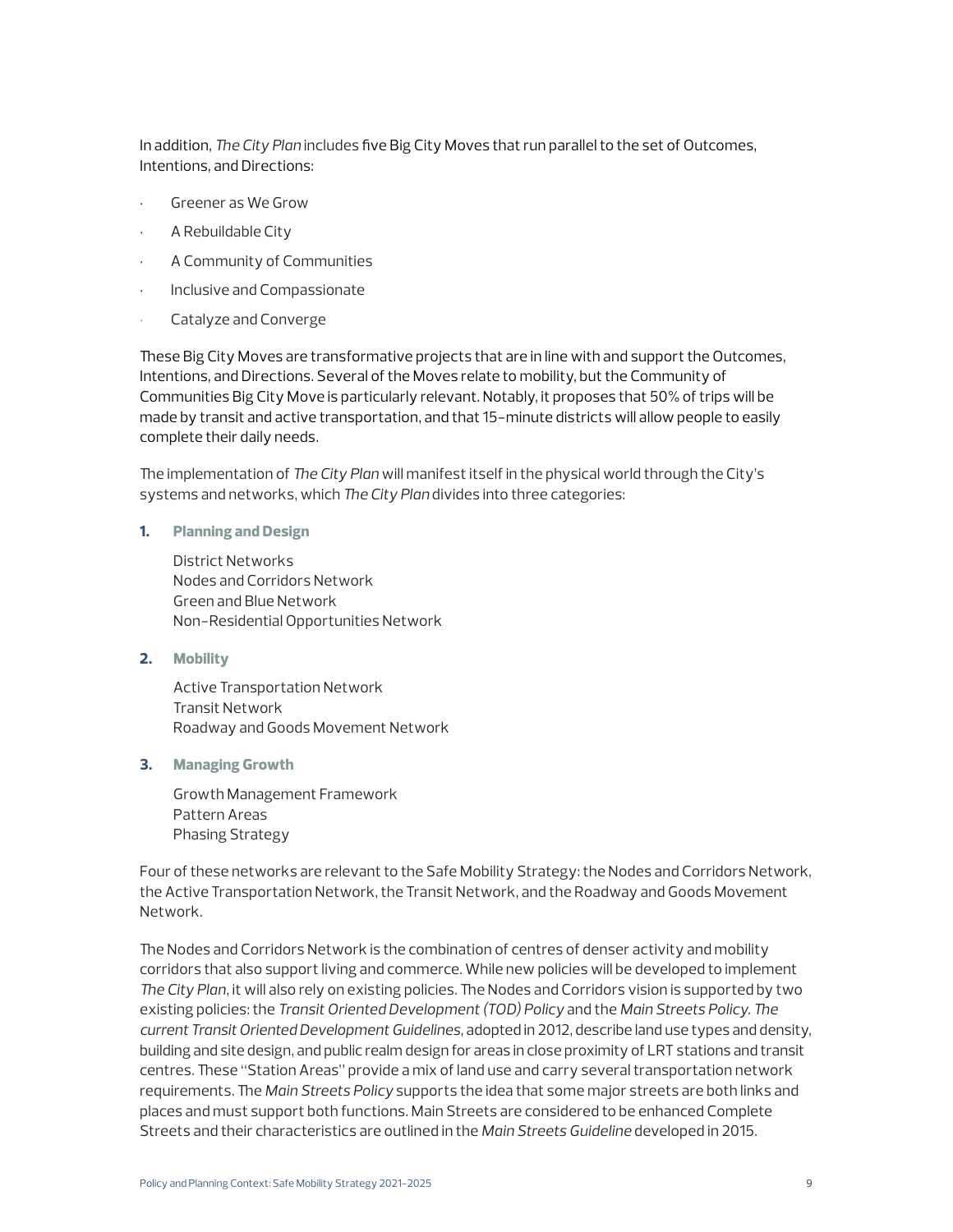#### *Land Use Policies*

Other policies support the Planning and Design systems outlined in *The City Plan*. In 2018, the City of Edmonton developed the *Infill Roadmap*, which lists actions required to increase housing density in mature neighbourhoods, which in turn influences the length of trips and available modes of transportation. While the *Infill Roadmap* targets mature neighbourhoods, *Designing New Neighbourhoods* is the set of guidelines adopted in 2013 to guide development in Urban Growth Areas. The document includes twelve outcomes that point to more diverse, compact, and connected neighbourhoods where all modes of transportation are accommodated and a range of local amenities are within walking distance. Ultimately, land use is regulated by the *Zoning Bylaw*, which dictates permitted and allowable uses on each lot within the city and was recently amended to replace minimum parking requirements with Open Option Parking.

#### *Transportation System Policies*

While the City of Edmonton has many policies, strategies, and plans associated with transportation that relate to the Safe Mobility Strategy, the following summarizes existing transportation policies that are particularly related to traffic safety, Vision Zero, and Safe System:

- **•** *[Active Transportation Policy](https://www.edmonton.ca/city_government/documents/PoliciesDirectives/C544.pdf)*
- **•** *[Bus Network Redesign,](https://www.edmonton.ca/projects_plans/transit/bus-network-redesign.aspx) [Transit Service Policy,](https://www.edmonton.ca/city_government/documents/PoliciesDirectives/C539A.pdf) and [Transit Strategy](https://www.edmonton.ca/documents/RoadsTraffic/Transit_Strategy_June-29-2017.pdf)*
- **•** *[Complete Streets Design](https://www.edmonton.ca/city_government/documents/PDF/CompleteStreets_DesignStandards_Sept2018.pdf)* and *Construction Standards, [Complete Streets Policy](https://www.edmonton.ca/city_government/documents/PoliciesDirectives/C573A.pdf), and [Access](https://www.edmonton.ca/documents/PDF/AFE-AccessDesignGuide.pdf)  [Design Guide](https://www.edmonton.ca/documents/PDF/AFE-AccessDesignGuide.pdf)*; and
- **•** Additional policies related to speed management, enforcement, and safety of school areas and neighbourhoods.

The Active Transportation Network consists of the cycling and walking/wheeling networks. Several strategies and plans influence the network and are envisioned to participate in achieving the goals of *The City Plan*. Notably, Edmonton has an *Active Transportation Policy*, which supports a bikeable and walkable Edmonton. This policy, adopted in 2009, facilitated the adoption of the *Sidewalk Strategy*, the *Walkability Strategy*, and the *Bicycle Transportation Plan Update*. The *Bicycle Transportation Plan Update* will be replaced by the *Edmonton Bike Plan*, currently pending final approval/adoption.

The Transit Network is undergoing important changes. The City is currently working on the *Bus Network Redesign*, which will transition the bus network from a door-to-door service to a highfrequency, transfer-based network. The new service was set to launch on August 30, 2020, but has been delayed due to COVID-19. In addition, the first phase of the Valley Line LRT (from Downtown to Mill Woods) is under construction and planning efforts continue for the Valley Line West LRT (from Downtown to Lewis Farms). In late 2019, the City adopted a new *Transit Service Policy* with the explicit intent to support *ConnectEdmonton* and Edmonton's *Transit Strategy* commitments of a safe, fast, reliable and convenient transit service. The *Transit Strategy* was adopted in 2017 with the ultimate aim to encourage more Edmontonians to use transit. It includes an approach to establishing a fare policy in addition to outlining the characteristics of a transit network that is safe, fast, reliable, and convenient.

Finally, the Roadway and Goods Movement Network includes major roadways for freight and goods movement, but also all the streets that form the backbone of mobility in Edmonton. The design of streets, pathways and trails is regulated by the City's *Design Standards and Construction Specifications*. In 2018, the *Complete Streets Design and Construction Standards* replaced the previous design standards for roadways (Volume 2) and that are intended to function for and be welcoming to people of all ages and abilities, regardless of transportation mode. The 2018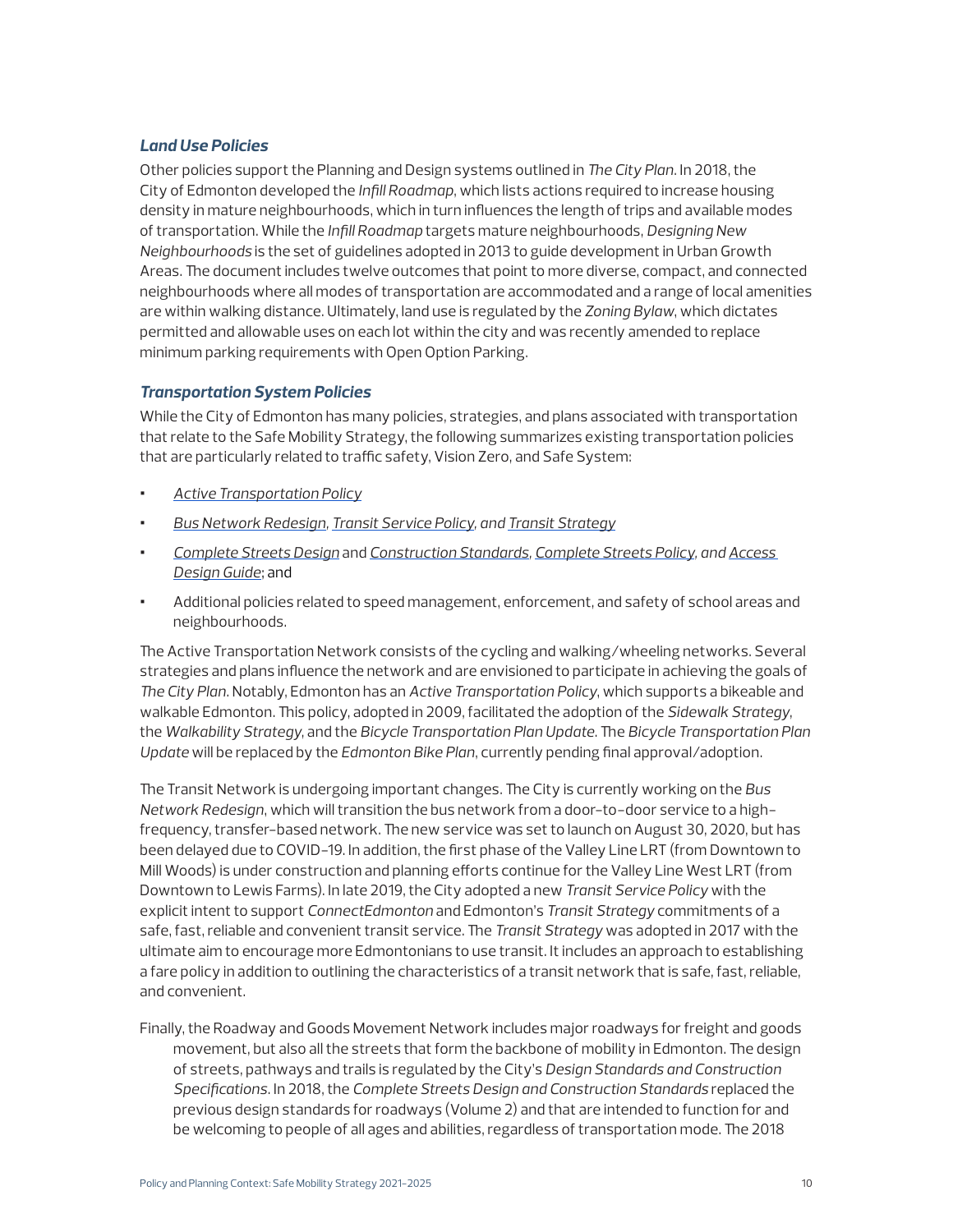*Access Design Guide* provides supplementary guidance to the Standards to ensure safe and accessible paths of travel for users of all ages and abilities. In line with these documents, the *Accessibility for People with Disabilities Policy* adopted in 2019 states the importance of making Edmonton, including its streets and other mobility networks, accessible for everyone. The *[Winter City Design Guidelines](https://www.edmonton.ca/city_government/initiatives_innovation/winter-design-guidelines.aspx)* provides guidance on the design of streets and public spaces to support use, operation, and maintenance during the winter season.

#### *Other policies related to transportation also affect safe mobility in Edmonton:*

- **•** The *[Community Traffic Management Policy](https://www.edmonton.ca/transportation/PoliciesDirectives/Community_Traffic_Management_Policy_C590.pdf)* describes the Community Management Program, which aims to implement traffic management tools, particularly in tandem with Neighbourhood Renewal. The program is designed as a collaboration between the City and local residents with the objective of implementing measures tailored to the local context and community values.
- **•** The *[Guidelines for the Implementation of Safety Measures Around Schools Policy](https://www.edmonton.ca/city_government/documents/PoliciesDirectives/C514.pdf)* lists specific safety measures that the City may implement following the review of school areas. These include 30 km/h School Zones, crosswalk controls and sidewalk construction, for example.
- **•** The *[Speed Reduction Policy](http://edmonton.ca/city_government/documents/PoliciesDirectives/C566.pdf)* allows Community Leagues to request a reduction of residential speed limits to 40 km/h on an individual neighbourhood basis when evidence of 67% community support is provided.
- **•** The *[Urban Traffic Noise Policy](https://www.edmonton.ca/city_government/documents/PoliciesDirectives/C506A.pdf)* places responsibility on developers to ensure noise in the back yards of new private residences adjacent to transportation facilities do not exceed 65 dBA. It also aims to ensure this noise limit is not exceeded when building or upgrading transportation facilities in existing neighbourhoods and opens the possibility for minimizing traffic noise in existing neighbourhoods adjacent to existing transportation facilities.
- **•** The *[Traffic Safety and Automated Enforcement Reserve Policy](https://www.edmonton.ca/city_government/documents/PoliciesDirectives/C579.pdf)* establishes a reserve funded by revenue from the use of intersection safety devices and all automated enforcement devices. The reserve fund aims to address revenue variability and ensure ongoing funding of traffic safety initiatives.

Because of their essential role in mobility, it is worth examining the design of roads in more detail. The *Complete Streets Design and Construction Standards* (CSDCS) were developed with context sensitivity and safety considerations in mind.

- **•** The first chapter (Concepts and Philosophy for Complete Streets Design) states the goal is to "create a network of streets that are safe, welcoming, attractive, comfortable, and functional for all users in all seasons, and that support and enhance the unique characteristics of the neighborhoods and districts they serve." One of the Design Principles reads "The transportation network provides travel options for users of all ages and abilities that are safe, universally designed, context sensitive, and operable in all seasons (including winter.)"
- **•** Section 1.3 speaks to designing streets with a Safe Systems lens and directly addresses the relation between street design and Vision Zero.
- **•** The CSDCS adopted an approach to reduce the inherent risk of collisions by minimizing conflicts in time and space and minimizing speed differentials where separation is not possible.
- **•** The concept of Design Domain is presented in Section 1.4. The Design Domain is the range of values a design element (e.g., sidewalk, bike lane, or roadway width) can take. The range of values present trade-offs in terms of fitness for purpose and safety for all users. For example,